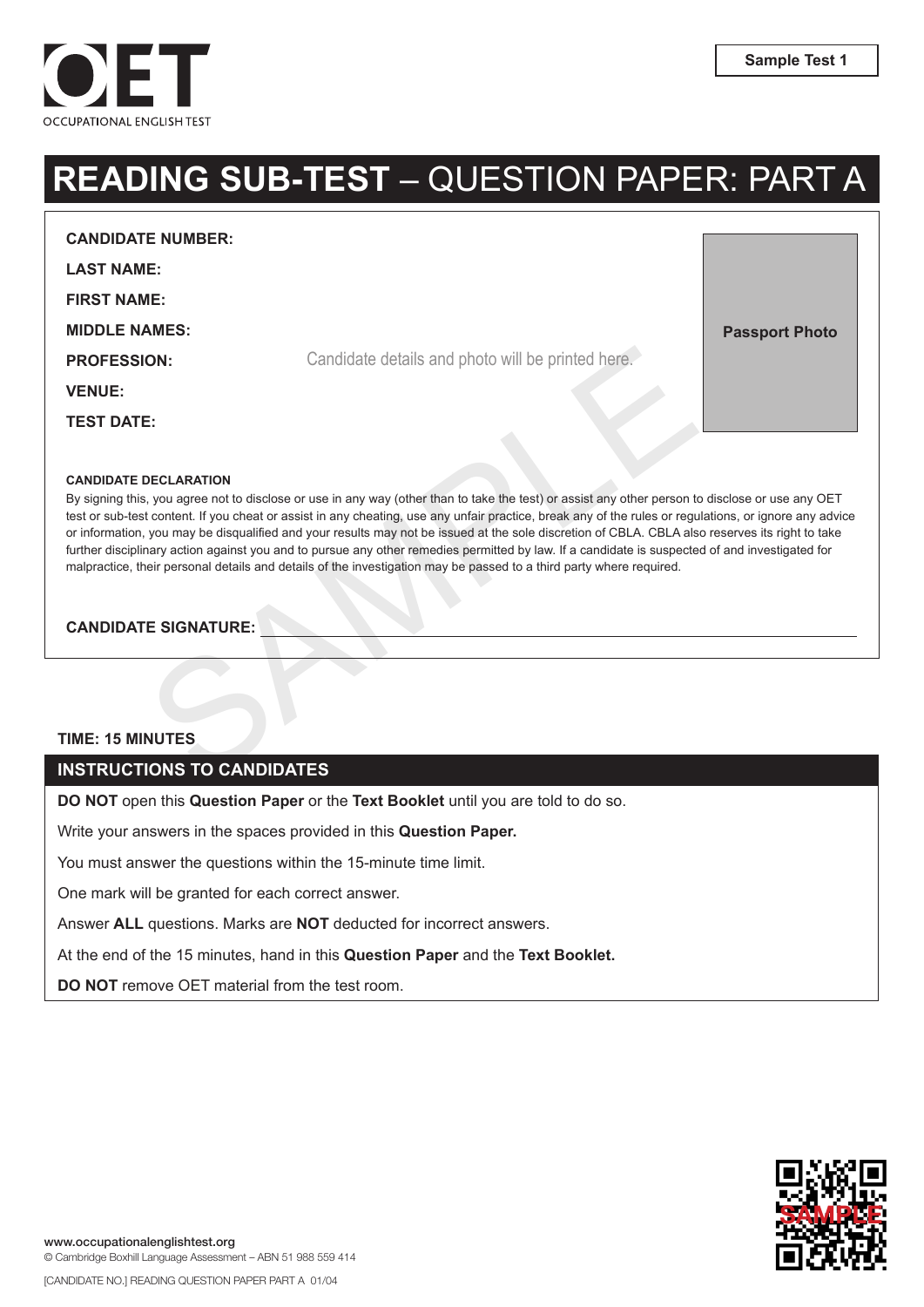**TIME:** 15 minutes

- Look at the four texts, **A-D**, in the separate **Text Booklet.**
- For each question, **1-20**, look through the texts, **A-D**, to find the relevant information.
- Write your answers in the spaces provided in this **Question Paper** .
- Answer all the questions within the 15-minute time limit.
- Your answers should **only** be taken from texts **A-D** and must be correctly spelt.

## **Fractures, dislocations and sprains:** Questions

# **Questions 1-7**

ions 1-7<br>
n question, 1-7, decide which text (A, B, C or D) the information comes from. You<br>
text can you find information about<br>
procedures for delivering pain relief?<br>
the procedure to follow when splinting a fractured l For each question, **1-7**, decide which text (**A**, **B**, **C** or **D**) the information comes from. You may use any letter more than once.

In which text can you find information about

- **1** procedures for delivering pain relief?
- **2** the procedure to follow when splinting a fractured limb?
- **3** what to record when assessing a patient?
- **4** the terms used to describe different types of fractures?
- **5** the practitioners who administer analgesia?
- **6** what to look for when checking an injury?
- **7** how fractures can be caused?

### **Questions 8-14**

Answer each of the questions, **8-14**, with a word or short phrase from one of the texts. Each answer may include words, numbers or both.

- **8** What should be used to elevate a patient's fractured leg?
- **9** What is the maximum dose of morphine per kilo of a patient's weight that can be given using the intra-muscular (IM) route?
- **10** Which parts of a limb may need extra padding?

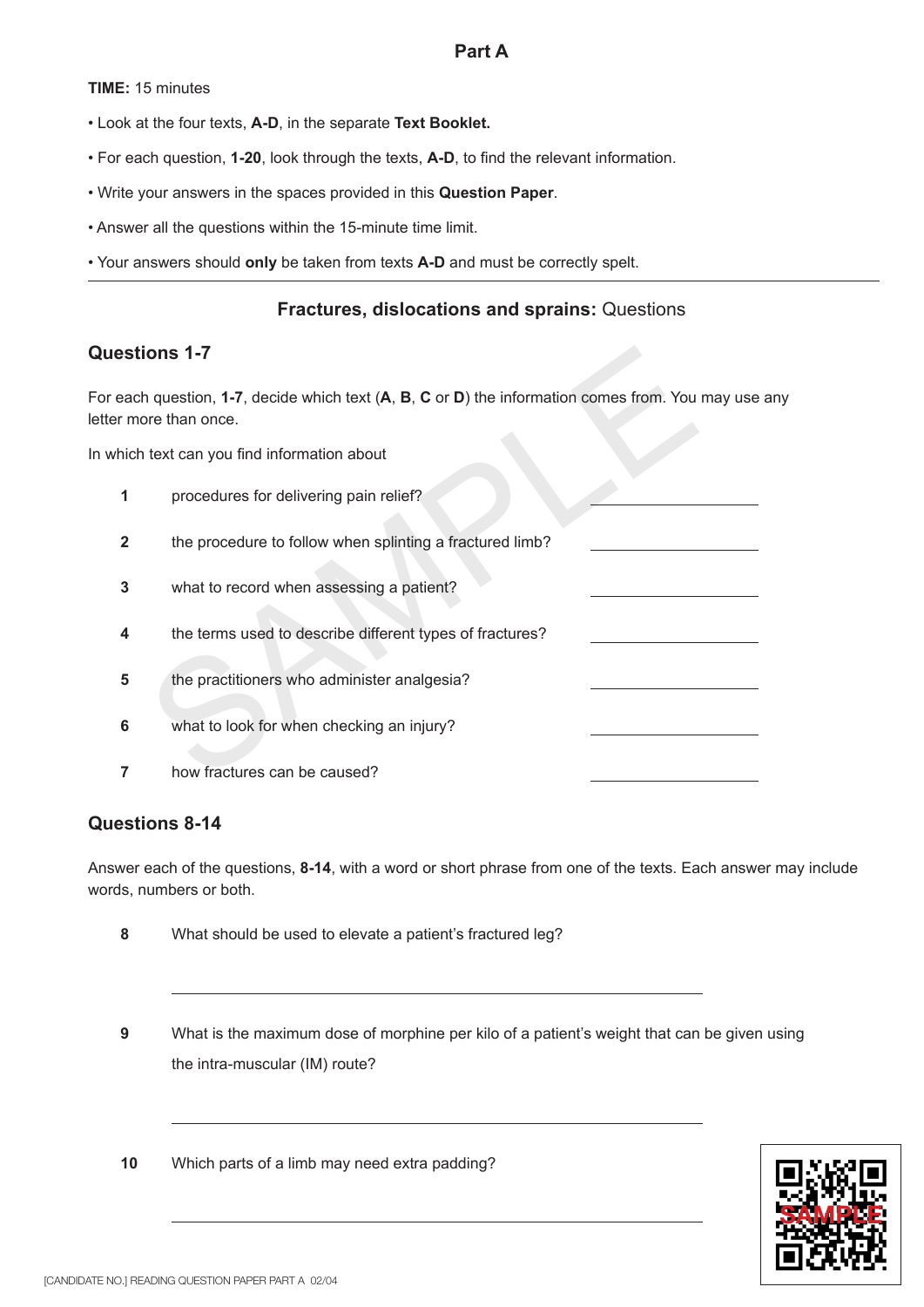| 11 | What should be used to treat a patient who suffers respiratory depression?                                                       |
|----|----------------------------------------------------------------------------------------------------------------------------------|
| 12 | What should be used to cover a freshly applied plaster backslab?                                                                 |
| 13 | What analgesic should be given to a patient who is allergic to morphine?                                                         |
| 14 | What condition might a patient have if severe pain persists after splinting, elevation and<br>repeated analgesia?                |
|    | uestions 15-20                                                                                                                   |
|    | mplete each of the sentences, 15-20, with a word or short phrase from one of the texts. Each ans<br>lude words, numbers or both. |
| 15 | Falling on an outstretched hand is a typical cause of a<br>the elbow.                                                            |
| 16 | Upper limb fractures should be elevated by means of a                                                                            |

# **Questions 15-20**

Complete each of the sentences, **15** -**20**, with a word or short phrase from one of the texts. Each answer may include words, numbers or both.

| 15<br>Falling on an outstretched hand is a typical cause of a |                                                        | .of |  |
|---------------------------------------------------------------|--------------------------------------------------------|-----|--|
|                                                               | the elbow.                                             |     |  |
| 16                                                            | Upper limb fractures should be elevated by means of a  |     |  |
| 17                                                            | body where the plaster backslab is going to be placed. |     |  |
| 18                                                            | in size.                                               |     |  |
| 19                                                            |                                                        |     |  |
| 20                                                            | dosages of pain relief.                                |     |  |



#### **END OF PART A THIS QUESTION PAPER WILL BE COLLECTED**